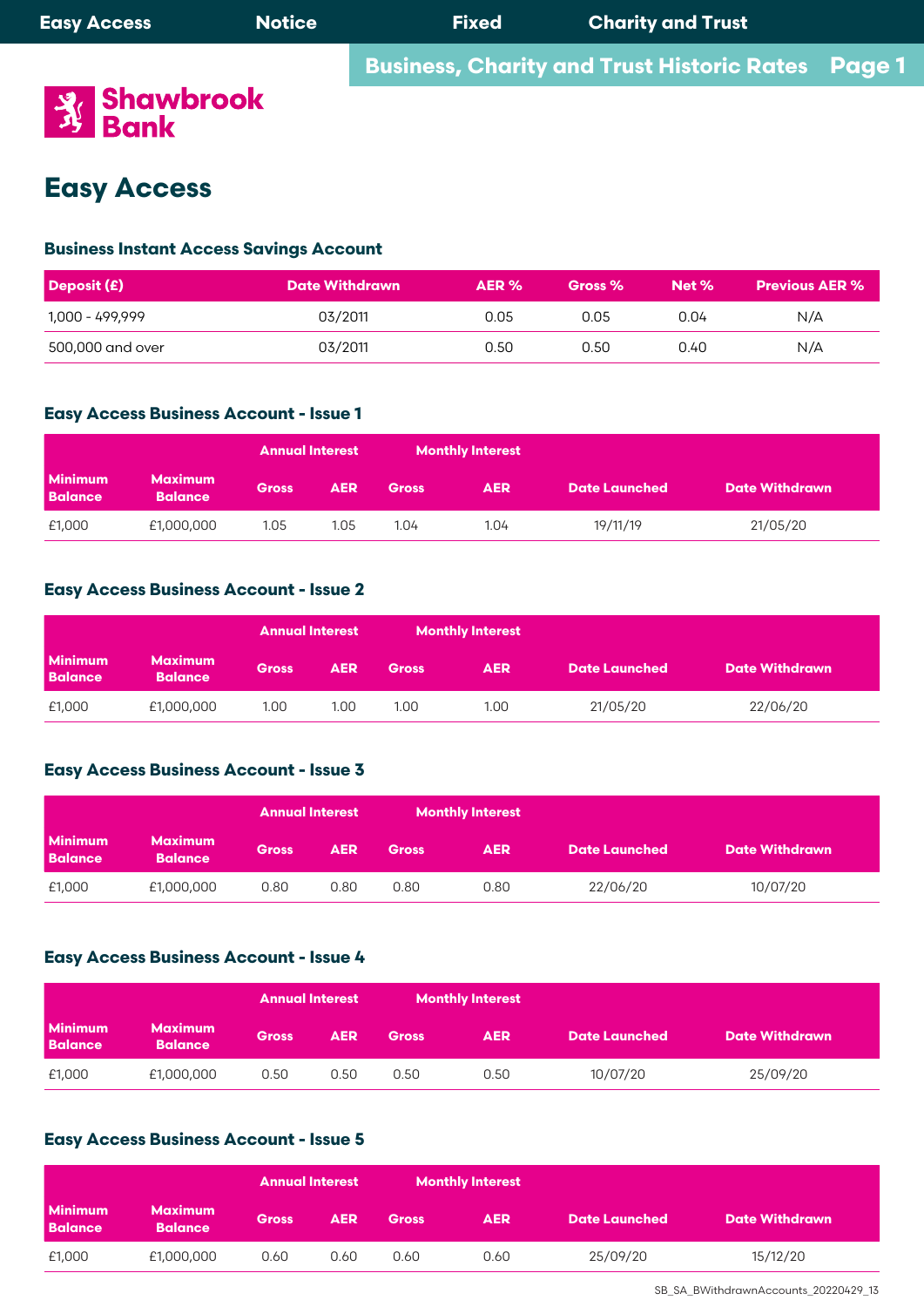

# **Easy Access**

### **Business Instant Access Savings Account Easy Access Business Account - Issue 6**

|                                  |                                  | <b>Annual Interest</b> |            |              | Monthly Interest |                      |                       |
|----------------------------------|----------------------------------|------------------------|------------|--------------|------------------|----------------------|-----------------------|
| <b>Minimum</b><br><b>Balance</b> | <b>Maximum</b><br><b>Balance</b> | <b>Gross</b>           | <b>AER</b> | <b>Gross</b> | <b>AER</b>       | <b>Date Launched</b> | <b>Date Withdrawn</b> |
| £1,000                           | £1,000,000                       | 0.40                   | 0.40       | 0.40         | 0.40             | 15/12/20             | 12/03/21              |

### • Interest rates track the Bank of England 'Base Rate' and will be subject to any variation in the 'Base Rate'. **Easy Access Business Account - Issue 7 Easy Account quarterly on the last 3**

|                                  |                                  | <b>Annual Interest</b> |            | <b>Monthly Interest</b> |            |                      |                       |
|----------------------------------|----------------------------------|------------------------|------------|-------------------------|------------|----------------------|-----------------------|
| <b>Minimum</b><br><b>Balance</b> | <b>Maximum</b><br><b>Balance</b> | <b>Gross</b>           | <b>AER</b> | <b>Gross</b>            | <b>AER</b> | <b>Date Launched</b> | <b>Date Withdrawn</b> |
| £1,000                           | £1,000,000                       | 0.50                   | 0.50       | 0.50                    | 0.50       | 12/03/21             | 29/04/22              |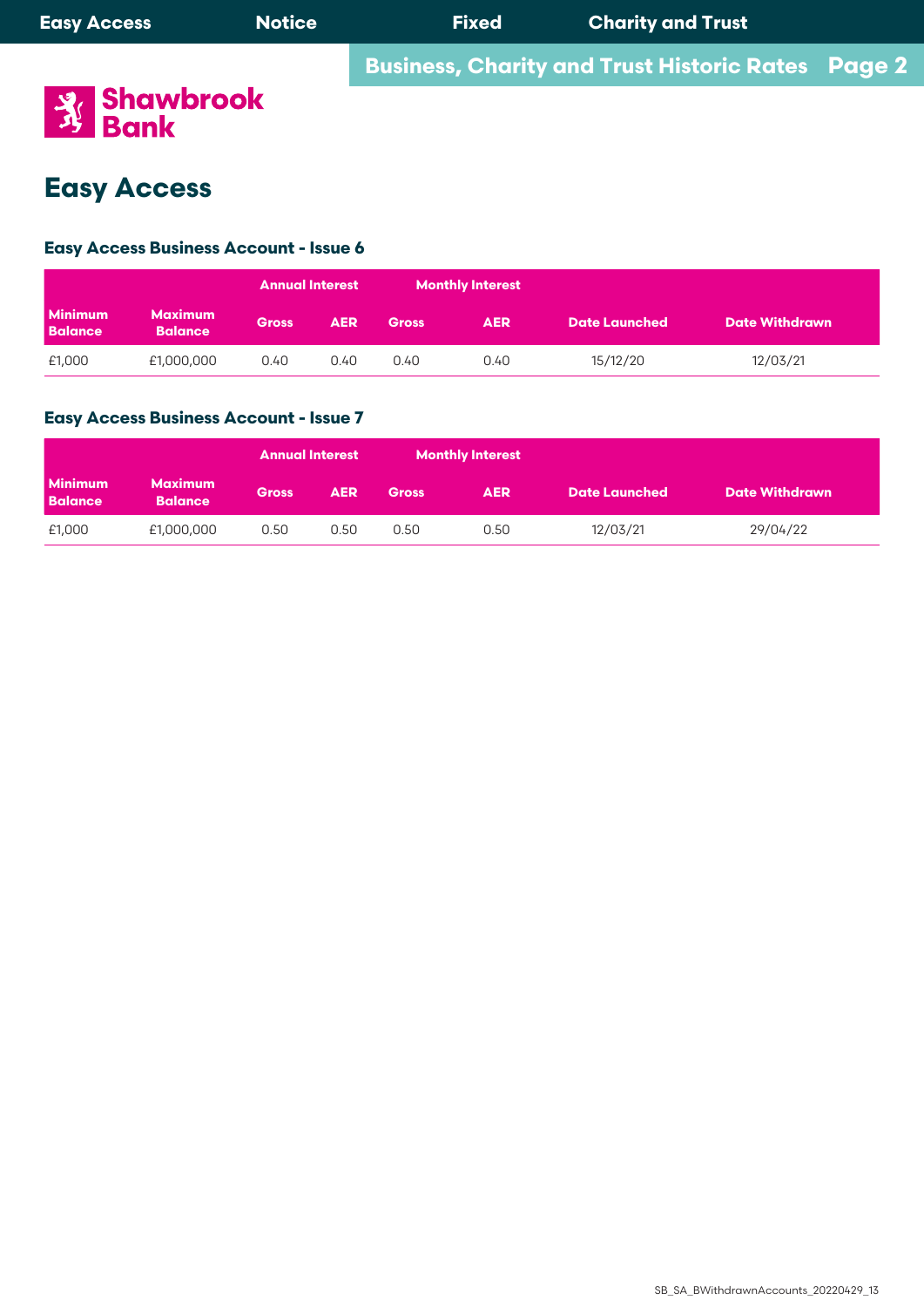

## **35 Day Notice Business Savings Account**

| <b>Deposit (£)</b> |         | Date Launched Date Withdrawn | AER % | Gross % | Net % | <b>Previous AER %</b> |
|--------------------|---------|------------------------------|-------|---------|-------|-----------------------|
| 10,000 - 49,999    | 03/2010 | 03/2011                      | 0.75  | 0.75    | 0.60  | to 4/8/2016 - 1.00    |
| 50,000 - 500,000   | 03/2010 | 03/2011                      | 1.00  | 1.00    | 0.80  | to 4/8/2016 - 1.26    |

## withdrawals may be made without notice on payment of a penalty of 14 days interest of the amount withdrawn. **45 Day Notice Business Savings Account – Issue 1**

|                                  |                                  | <b>Annual Interest</b> |            | <b>Monthly Interest</b> |            |                      |                       |
|----------------------------------|----------------------------------|------------------------|------------|-------------------------|------------|----------------------|-----------------------|
| <b>Minimum</b><br><b>Balance</b> | <b>Maximum</b><br><b>Balance</b> | <b>Gross</b>           | <b>AER</b> | <b>Gross</b>            | <b>AER</b> | <b>Date Launched</b> | <b>Date Withdrawn</b> |
| £5,000                           | £2,000,000                       | 1.10                   | 1.10       | 1.09                    | 1.10       | 29/01/20             | 21/05/20              |

# **Deposit (£) Date Launched Date Withdrawn AER % Gross % Net % Previous AER % 45 Day Notice Business Savings Account – Issue 2**

|                                  |                                  | <b>Annual Interest</b> |            |              | <b>Monthly Interest</b> |                      |                       |
|----------------------------------|----------------------------------|------------------------|------------|--------------|-------------------------|----------------------|-----------------------|
| <b>Minimum</b><br><b>Balance</b> | <b>Maximum</b><br><b>Balance</b> | <b>Gross</b>           | <b>AER</b> | <b>Gross</b> | <b>AER</b>              | <b>Date Launched</b> | <b>Date Withdrawn</b> |
| £5,000                           | £2,000,000                       | 1.05                   | 1.05       | 1.05         | 1.05                    | 21/05/20             | 22/06/20              |

# • Interest is calculated on cleared credit balances on a daily basis, and credited to the account annually on 31st December. **45 Day Notice Business Savings Account – Issue 3**

|                                  |                                  | <b>Annual Interest</b> |            | <b>Monthly Interest</b> |            |                      |                       |
|----------------------------------|----------------------------------|------------------------|------------|-------------------------|------------|----------------------|-----------------------|
| <b>Minimum</b><br><b>Balance</b> | <b>Maximum</b><br><b>Balance</b> | <b>Gross</b>           | <b>AER</b> | <b>Gross</b>            | <b>AER</b> | <b>Date Launched</b> | <b>Date Withdrawn</b> |
| £5,000                           | £2,000,000                       | 0.85                   | 0.85       | 0.85                    | 0.85       | 22/06/20             | 10/07/20              |
|                                  |                                  |                        |            |                         |            |                      |                       |

# 45 Day Notice Business Savings Account – Issue 4

|                                  |                                  | <b>Annual Interest</b> |            | <b>Monthly Interest</b> |            |                      |                       |  |
|----------------------------------|----------------------------------|------------------------|------------|-------------------------|------------|----------------------|-----------------------|--|
| <b>Minimum</b><br><b>Balance</b> | <b>Maximum</b><br><b>Balance</b> | <b>Gross</b>           | <b>AER</b> | <b>Gross</b>            | <b>AER</b> | <b>Date Launched</b> | <b>Date Withdrawn</b> |  |
| £5,000                           | £2,000,000                       | 0.55                   | 0.55       | 0.55                    | 0.55       | 10/07/20             | 12/02/21              |  |

## **45 Day Notice Business Savings Account – Issue 5**1st December. Annually on 31st December. Annual ly on 31st December.

|                                  |                                  | <b>Annual Interest</b> |            |              | <b>Monthly Interest</b> |                      |                       |
|----------------------------------|----------------------------------|------------------------|------------|--------------|-------------------------|----------------------|-----------------------|
| <b>Minimum</b><br><b>Balance</b> | <b>Maximum</b><br><b>Balance</b> | <b>Gross</b>           | <b>AER</b> | <b>Gross</b> | <b>AER</b>              | <b>Date Launched</b> | <b>Date Withdrawn</b> |
| £5,000                           | £2,000,000                       | 0.41                   | 0.41       | 0.41         | 0.41                    | 12/02/21             | 13/08/21              |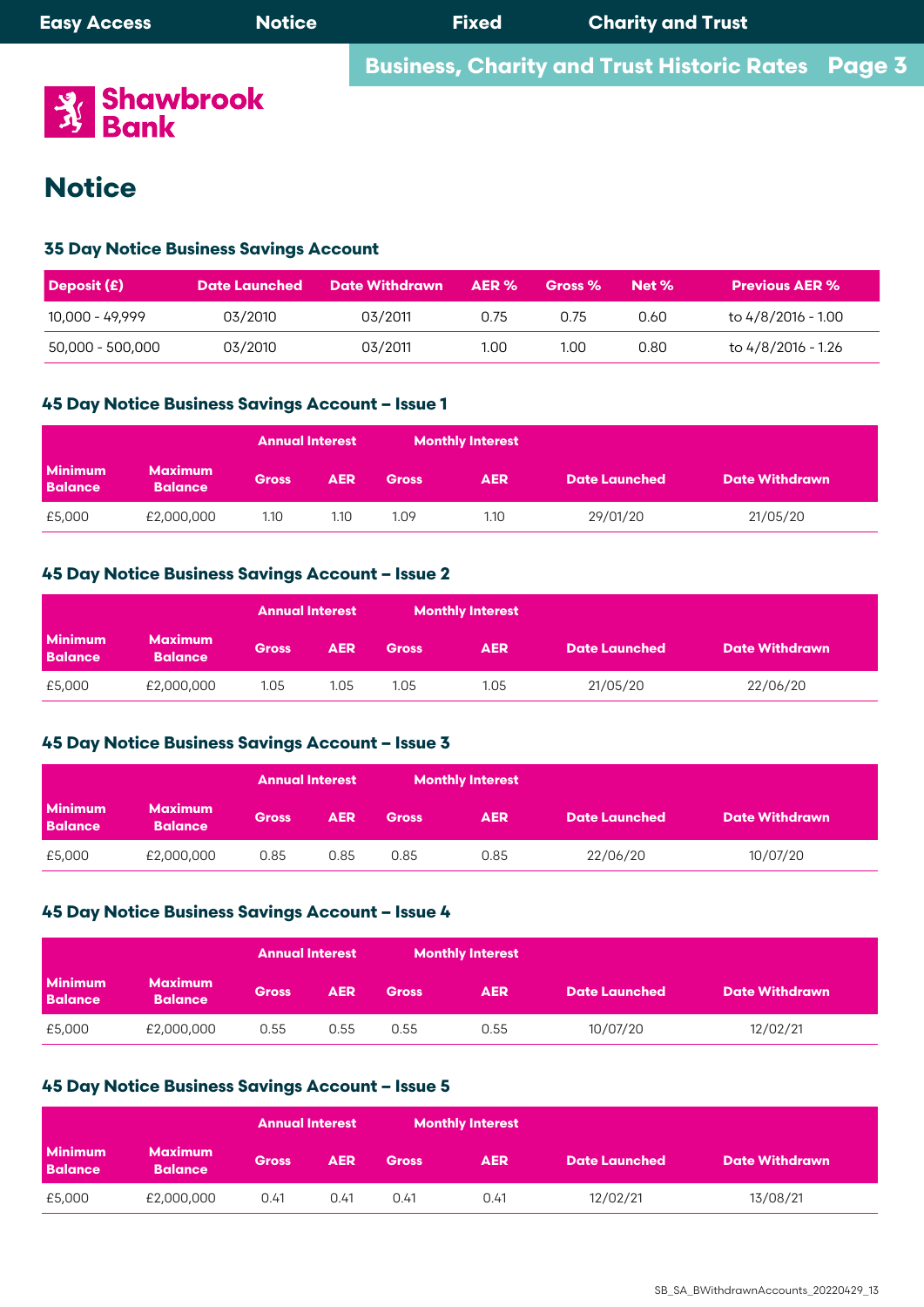

# **35 Day Notice Business Savings Account 45 Day Notice Business Savings Account – Issue 6**

|                                  |                                  | <b>Annual Interest</b> |            |              | <b>Monthly Interest</b> |                      |                       |
|----------------------------------|----------------------------------|------------------------|------------|--------------|-------------------------|----------------------|-----------------------|
| <b>Minimum</b><br><b>Balance</b> | <b>Maximum</b><br><b>Balance</b> | <b>Gross</b>           | <b>AER</b> | <b>Gross</b> | <b>AER</b>              | <b>Date Launched</b> | <b>Date Withdrawn</b> |
| £5,000                           | £2,000,000                       | 0.55                   | 0.55       | 0.55         | 0.55                    | 13/08/21             | 29/04/22              |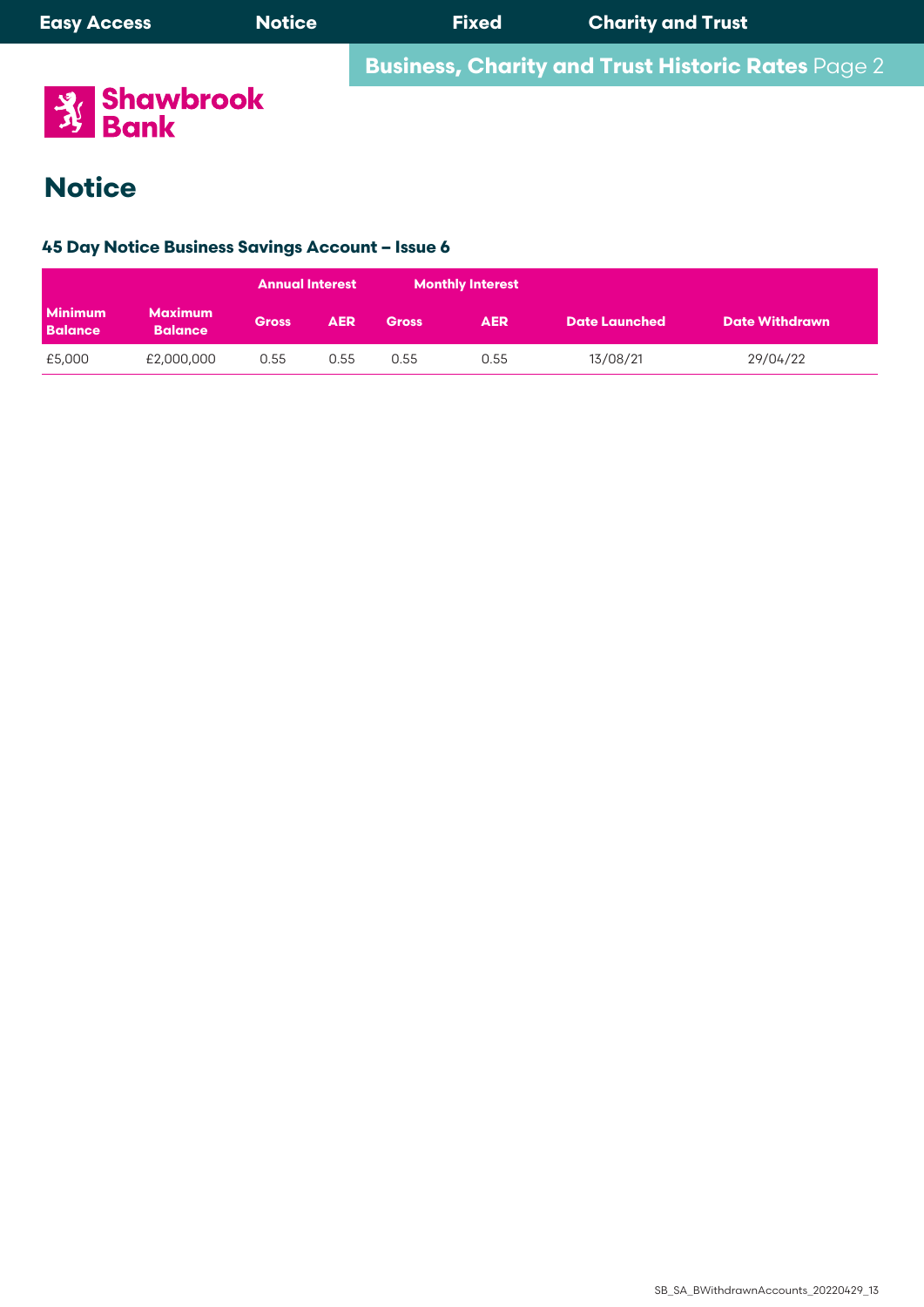| <b>Easy Access</b> | <b>Notice</b> | <b>Fixed</b> | <b>Charity and Trust</b>                                 |  |
|--------------------|---------------|--------------|----------------------------------------------------------|--|
|                    |               |              | <b>Business, Charity and Trust Historic Rates</b> Page 4 |  |
| <b>Brandbrook</b>  |               |              |                                                          |  |

 $\mathbf{S}^{\mathrm{P}}$  is a notice account with drawals can only be made by providing 35 days notice in writing. At the Bank's discretion  $\mathbf{S}^{\mathrm{P}}$ 

with drawals may be made with notice on payment of  $14$  days interest of 14 days interest of the amount with  $\alpha$ 

#### **Interest is calculated on cleared on cleared credit balances on a daily basis and applied monthly on the last ca**  $\overline{\phantom{a}}$ **Deposit (£) Date Launched Date Withdrawn AER % Gross % Net % Previous AER %**

# **Deposit (£) Date Launched Date Withdrawn AER % Gross % Net % Previous AER % 100 Day Business Notice Account – Issue 1**

| Deposit (£)      |         | Date Launched Date Withdrawn | AER % | <b>Gross</b> % | Net % | <b>Previous AER %</b> |
|------------------|---------|------------------------------|-------|----------------|-------|-----------------------|
| 25,000 - 500,000 | 01/2011 | 09/2011                      | 1.10  | 1.10           | 0.88  | to 17/06/15 - 1.90    |
|                  |         |                              |       |                |       | to 25/05/17 - 1.65    |

#### $\sim$  Interest is calculated on cleared credit balances on a daily balance  $\sim$  $\cdots$  statements are in 100 Day Notice Business Savings Account – Issue 2<br>**Notain 20 Days 20 Days 20 Days 20 Days 20 Days 20 Days 20 Days 20 Days 20 Days 20 Days 20 Days 20 D**

| Deposit (£)       | <b>Date Launched</b> | <b>Date Withdrawn</b> | AER % | Gross % | Net% | <b>Previous AER %</b> |
|-------------------|----------------------|-----------------------|-------|---------|------|-----------------------|
| 5,000 - 2,000,000 | 12/2011              | 11/2012               | 1.10  | 1.10    | 0.88 | to 14/06/13 - 2.90    |
|                   |                      |                       |       |         |      | to 16/01/14 - 2.30    |
|                   |                      |                       |       |         |      | to 17/06/15 - 2.30    |
|                   |                      |                       |       |         |      | to 25/05/17 - 1.65    |

#### $\bf 100$  Day Notice Business Savinas Account – Issue  $\bf 3$ Accounts. Accounts. 100 Day Notice Business Savings Account – Issue 3

| <b>Deposit (£)</b> | <b>Date Launched</b> | Date Withdrawn | AER % | Gross % | Net % | <b>Previous AER %</b> |
|--------------------|----------------------|----------------|-------|---------|-------|-----------------------|
| 5,000 - 24,999     | 08/2012              | 11/2012        | 1.10  | 1.10    | 0.88  | to 19/06/14 - 2.90    |
| 25,000 - 2,000,000 | 08/2012              | 11/2012        | 1.10  | 1.10    | 0.88  | to 06/09/15 - 1.60    |
|                    |                      |                |       |         |       | to 25/05/17 - 1.40    |

#### $100$  Day Notice Business Savinas Account – Issue  $\boldsymbol{L}$ **100 Day Notice Business Savings Account – Issue 4**

• No cash deposits or cash withdrawals are available.

| Deposit $(E)$     |         | Date Launched Date Withdrawn AER % |      | Gross % | Net % | <b>Previous AER %</b> |
|-------------------|---------|------------------------------------|------|---------|-------|-----------------------|
| 5,000 - 2,000,000 | 10/2012 | 11/2012                            | 1.10 | 1.10    | 0.88  | to 06/09/15 - 1.60    |
|                   |         |                                    |      |         |       | to 25/05/17 - 1.40    |
|                   |         |                                    |      |         |       |                       |

### 100 Day Notice Business Savinas Account – Issue 5<br>100 Day Notice Business Savinas Account – Issue 5 **100 Day Notice Business Savings Account – Issue 5**

| Deposit (£)        | <b>Date Launched</b> | Date Withdrawn | AER % | Gross % | Net % | <b>Previous AER %</b> |
|--------------------|----------------------|----------------|-------|---------|-------|-----------------------|
| 25,000 - 2,000,000 | 11/2012              | 12/2012        | 1.10  | 1.10    | 0.88  | to 19/06/14 - 2.25    |
|                    |                      |                |       |         |       | to 06/09/15 - 1.60    |
|                    |                      |                |       |         |       | to 25/05/17 - 1.40    |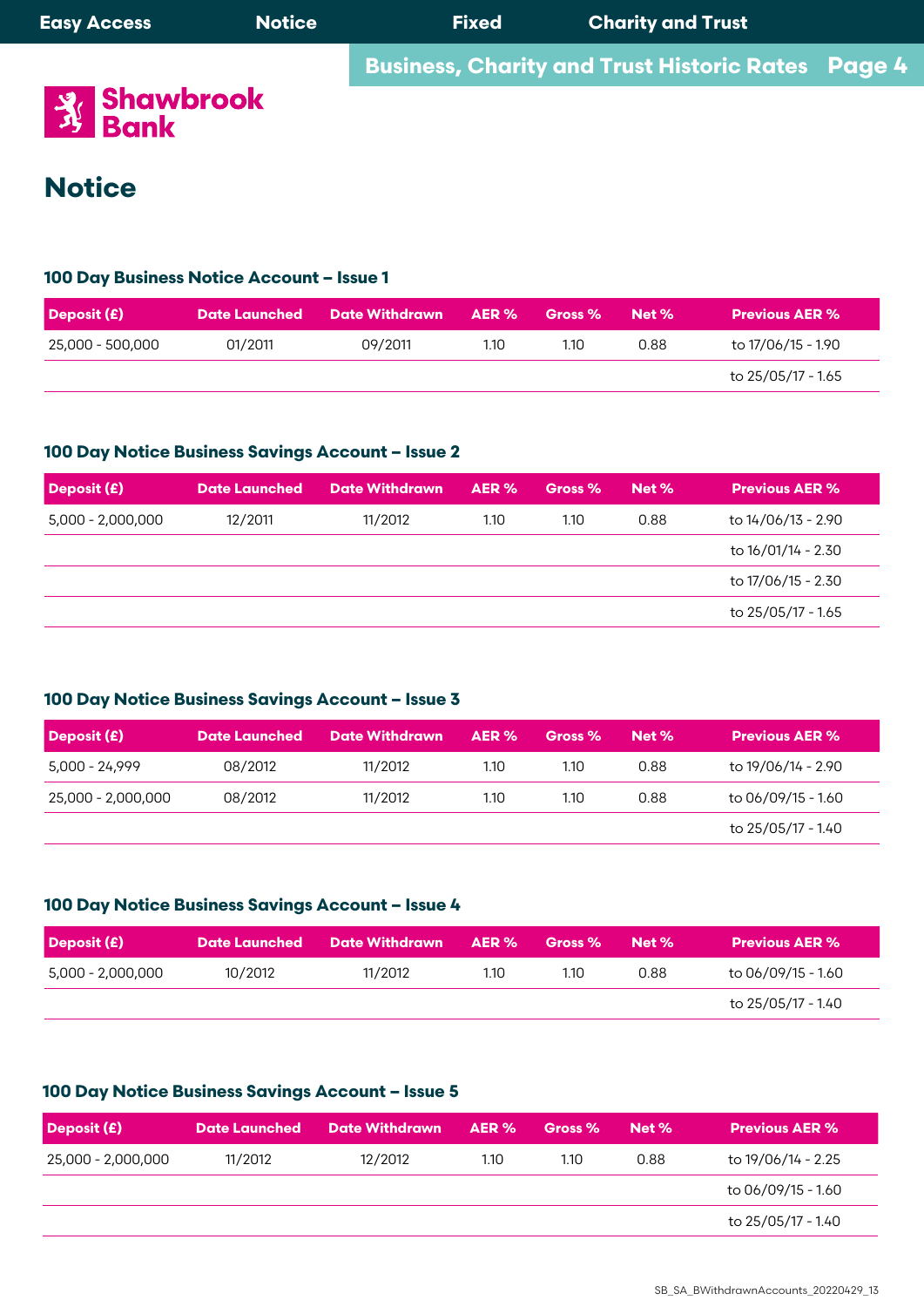| <b>Easy Access</b>             | <b>Notice</b> | <b>Fixed</b> | <b>Charity and Trust</b>                                 |  |
|--------------------------------|---------------|--------------|----------------------------------------------------------|--|
|                                |               |              | <b>Business, Charity and Trust Historic Rates</b> Page 5 |  |
| <b>All Shawbrook</b><br>少 Bank |               |              |                                                          |  |

# **Notice** once a year on 31st December. **Deposit (£) Date Launched Date Withdrawn AER % Gross % Net % Previous AER %**

# 100 Day Notice Business Savings Account – Issue 6

**100 Day Notice Business Savings Account – Issue 6**

| Deposit (£)        | <b>Date Launched</b> | <b>Date Withdrawn</b> | AER % | Gross % | Net % | <b>Previous AER %</b> |
|--------------------|----------------------|-----------------------|-------|---------|-------|-----------------------|
| 25,000 - 2,000,000 | 12/2012              | 09/2013               | 1.10  | 1.10    | 0.88  | to 19/06/14 - 2.00    |
|                    |                      |                       |       |         |       | to 06/09/15 - 1.60    |
|                    |                      |                       |       |         |       | to 25/05/17 - 1.40    |

#### iuu Day Notice Business Savings Account – issue 7 100 Day Notice Business Savings Account – Issue 7 **Business, Charity and Trust Historic Rates** Page 5

| Deposit (£)        |         | Date Launched Date Withdrawn AER % |      | Gross %           | Net % | <b>Previous AER %</b> |
|--------------------|---------|------------------------------------|------|-------------------|-------|-----------------------|
| 25,000 - 2,000,000 | 09/2013 | 09/2013                            | 1.10 | 1.10 <sub>1</sub> | 0.88  | to 17/06/15 - 1.80    |
|                    |         |                                    |      |                   |       | to 25/05/17 - 1.65    |

#### loo Day Notice Dusiness Suvings Account - issue o 100 Day Notice Business Savings Account – Issue 8

| <b>Deposit (£)</b> |         | Date Launched Date Withdrawn AER % |  | Gross %           | Net % | <b>Previous AER %</b> |
|--------------------|---------|------------------------------------|--|-------------------|-------|-----------------------|
| 25,000 - 2,000,000 | 09/2013 | 03/2014                            |  | 1.10 <sub>1</sub> | 0.88  | to 06/09/15 - 1.50    |
|                    |         |                                    |  |                   |       | to 25/05/17 - 1.40    |

#### 100 Day Notice Business Savinas Account – Issue 9 once a year on 31st December and at closure of your account. shawbrook.co.uk • The interest rate is variable and may be altered in accordance with our terms and conditions for Business Savings 100 Day Notice Business Savings Account – Issue 9

|                      |                       |       |                                                   |       | to 25/05/17 - 1.40    |
|----------------------|-----------------------|-------|---------------------------------------------------|-------|-----------------------|
|                      |                       |       |                                                   |       |                       |
| <b>Date Launched</b> | <b>Date Withdrawn</b> | AER % | Gross %                                           | Net % | <b>Previous AER %</b> |
| 03/2014              | 05/2014               | 1.10  | 1.10                                              | 0.88  | to 25/05/17 - 1.25    |
|                      |                       |       | 100 Day Notice Business Savings Account - Issue 9 |       |                       |

#### 100 Day Notice Business Savings Account - Issue 10 100 Day Notice Business Savings Account – Issue 10

| <b>Deposit (£)</b> |         | Date Launched       Date Withdrawn       AER %       Gross %       Net % . |      |      |      | <b>Previous AER %</b> |
|--------------------|---------|----------------------------------------------------------------------------|------|------|------|-----------------------|
| 25,000 - 2,000,000 | 05/2014 | 01/2015                                                                    | 1.10 | 1.10 | 0.88 | to 25/05/17 - 1.40    |

#### fou Day Notice basiness savings Account – issue Ti • Interest is calculated on your cleared daily balance every day of the year (not just business days). We pay you the interest **100 Day Notice Business Savings Account – Issue 11**

| <b>Deposit (£)</b> |         | Date Launched Date Withdrawn AER % Gross % Net % |      |      |      | <b>Previous AER %</b> |
|--------------------|---------|--------------------------------------------------|------|------|------|-----------------------|
| 25,000 - 2,000,000 | 01/2015 | 19/10/2016                                       | 1.10 | 1.10 | 0.88 | to 25/05/17 - 1.25    |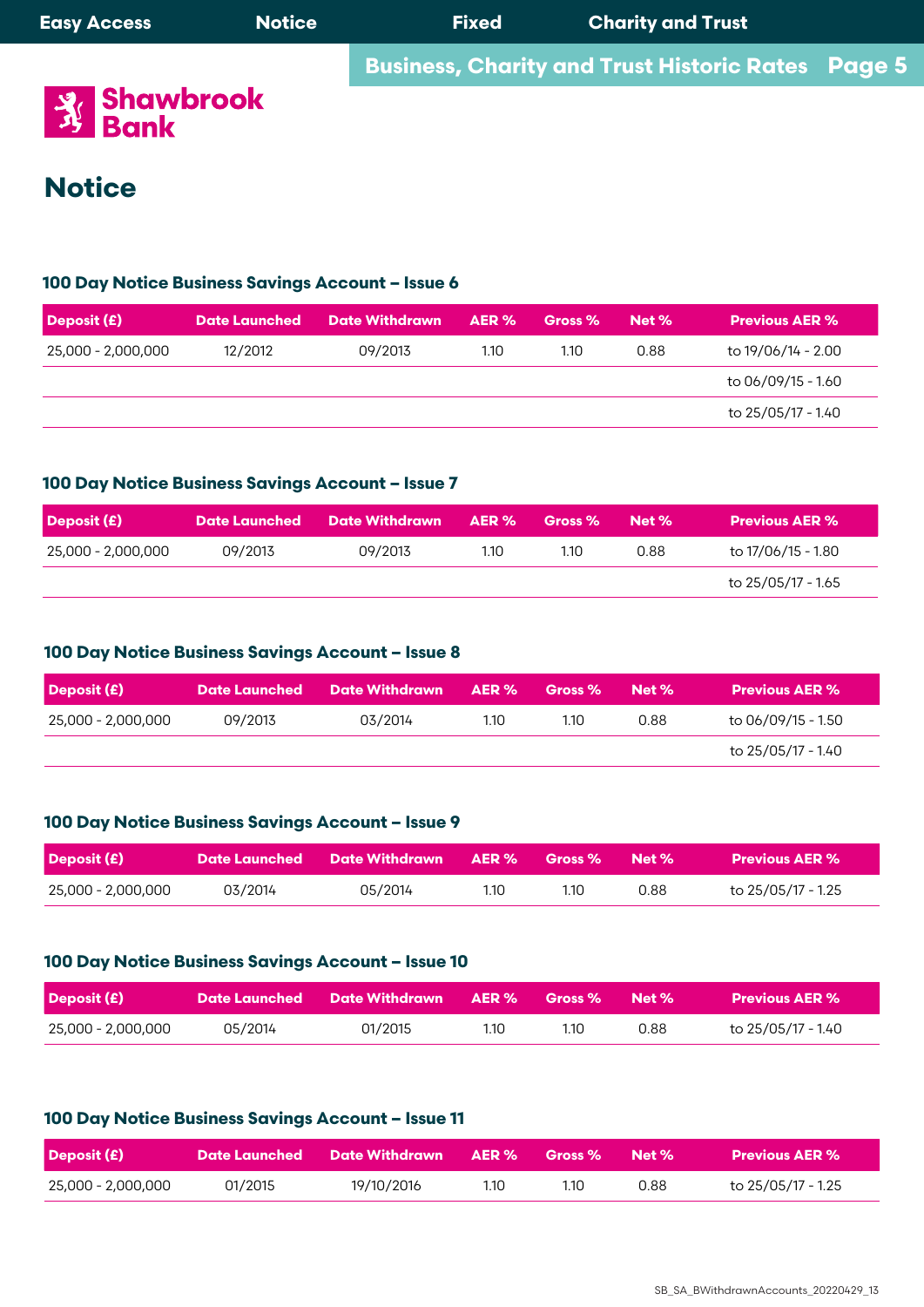

## **100 Day Notice Business Savings Account – Issue 12**

| Deposit (£)       |            | Date Launched Date Withdrawn | AER % | Gross % | <b>Previous AER %</b> |
|-------------------|------------|------------------------------|-------|---------|-----------------------|
| 5,000 - 2,000,000 | 19/10/2016 | 19/11/2019                   | 1.00  | 1.00    | to 19/11/19 - 1.00    |

## **100 Day Notice Business Savings Account - Issue 13**

| <b>Annual Interest</b> |                 |              |            |          |                              |  |  |  |  |
|------------------------|-----------------|--------------|------------|----------|------------------------------|--|--|--|--|
| Minimum Balance        | Maximum Balance | <b>Gross</b> | <b>AER</b> |          | Date Launched Date Withdrawn |  |  |  |  |
| £5,000                 | £2,000,000      | 1.51         | 1.51       | 19/11/19 | 21/05/20                     |  |  |  |  |

### **100 Day Notice Business Savings Account – Issue 14**

|        |                                       |      | Annual Interest | <b>Monthly Interest</b> |            |          |                                     |  |
|--------|---------------------------------------|------|-----------------|-------------------------|------------|----------|-------------------------------------|--|
|        | Minimum Balance Maximum Balance Gross |      | <b>AER</b>      | <b>Gross</b>            | <b>AER</b> |          | <b>Date Launched</b> Date Withdrawn |  |
| £5,000 | £2,000,000                            | 1.10 | 1.10            | 1.09                    | 1.10       | 21/05/20 | 22/06/20                            |  |

## **100 Day Notice Business Savings Account – Issue 15**

|        |                                              |      | <b>Annual Interest</b> | <b>Monthly Interest</b> |            |          |                              |  |
|--------|----------------------------------------------|------|------------------------|-------------------------|------------|----------|------------------------------|--|
|        | <b>Minimum Balance Maximum Balance Gross</b> |      | <b>AER</b>             | <b>Gross</b>            | <b>AER</b> |          | Date Launched Date Withdrawn |  |
| £5,000 | £2,000,000                                   | 0.90 | 0.90                   | 0.90                    | 0.90       | 22/06/20 | 10/07/20                     |  |

### **100 Day Notice Business Savings Account – Issue 16**

|        |                                       |      | <b>Annual Interest</b> | <b>Monthly Interest</b> |            |          |                                     |  |
|--------|---------------------------------------|------|------------------------|-------------------------|------------|----------|-------------------------------------|--|
|        | Minimum Balance Maximum Balance Gross |      | <b>AER</b>             | <b>Gross</b>            | <b>AER</b> |          | <b>Date Launched</b> Date Withdrawn |  |
| £5,000 | £2,000,000                            | 0.59 | 0.59                   | 0.59                    | 0.59       | 10/07/20 | 12/02/21                            |  |

### **100 Day Notice Business Savings Account – Issue 17**

|        |                                        |              | <b>Annual Interest</b> | <b>Monthly Interest</b> |            |          |                                     |  |
|--------|----------------------------------------|--------------|------------------------|-------------------------|------------|----------|-------------------------------------|--|
|        | <b>Minimum Balance Maximum Balance</b> | <b>Gross</b> | <b>AER</b>             | <b>Gross</b>            | <b>AER</b> |          | <b>Date Launched Date Withdrawn</b> |  |
| £5,000 | £2,000,000                             | 0.42         | 0.42                   | 0.42                    | 0.42       | 12/02/21 | 13/08/21                            |  |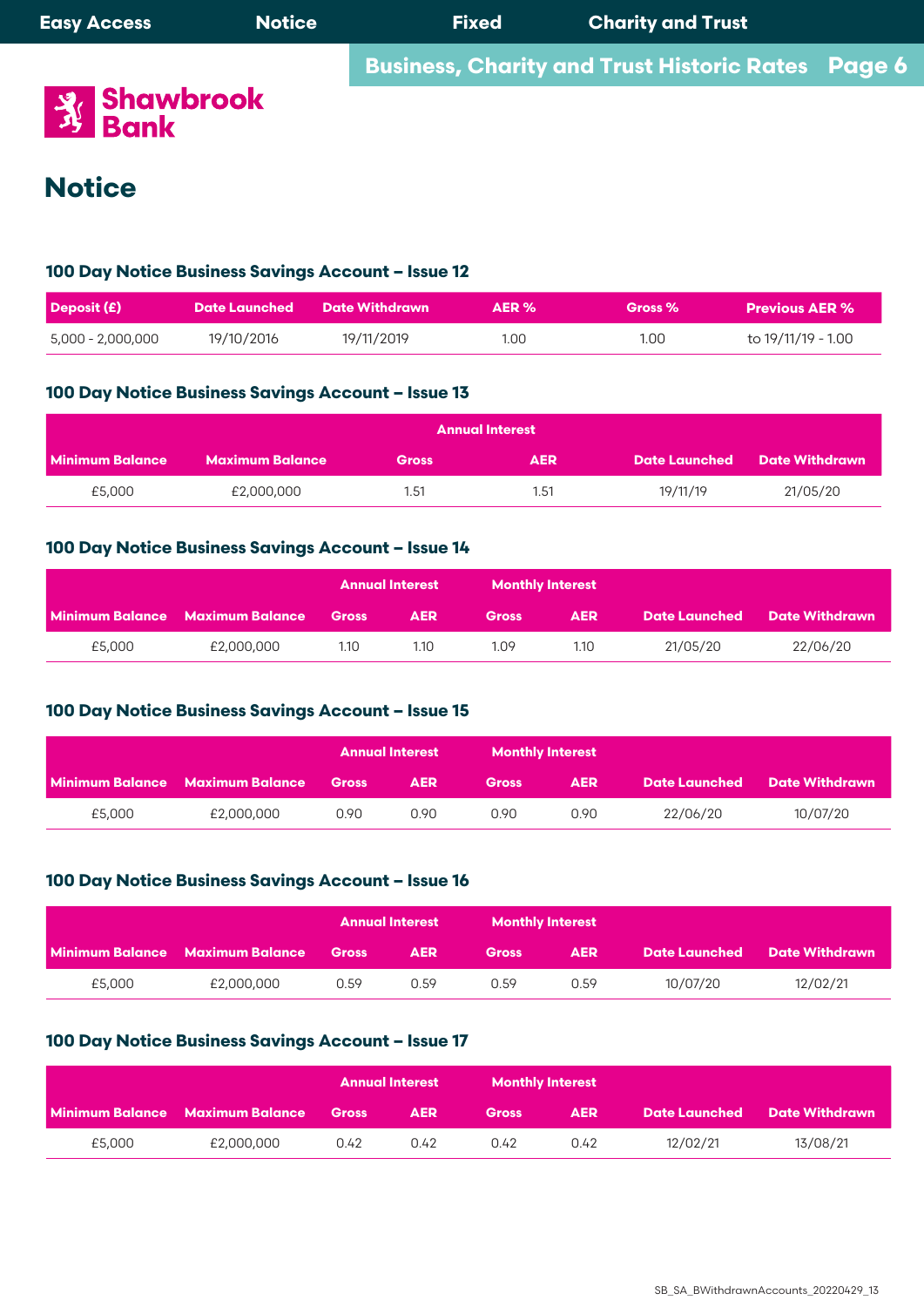

### **Deposit (£) Date Launched Date Withdrawn AER % Gross % Net % Previous AER % 100 Day Notice Business Savings Account – Issue 18**

|        |                                 |              | <b>Annual Interest</b> | <b>Monthly Interest</b> |            |          |                              |
|--------|---------------------------------|--------------|------------------------|-------------------------|------------|----------|------------------------------|
|        | Minimum Balance Maximum Balance | <b>Gross</b> | <b>AER</b>             | <b>Gross</b>            | <b>AER</b> |          | Date Launched Date Withdrawn |
| £5,000 | £2,000,000                      | 0.75         | 0.75                   | 0.75                    | 0.75       | 13/08/21 | 29/04/22                     |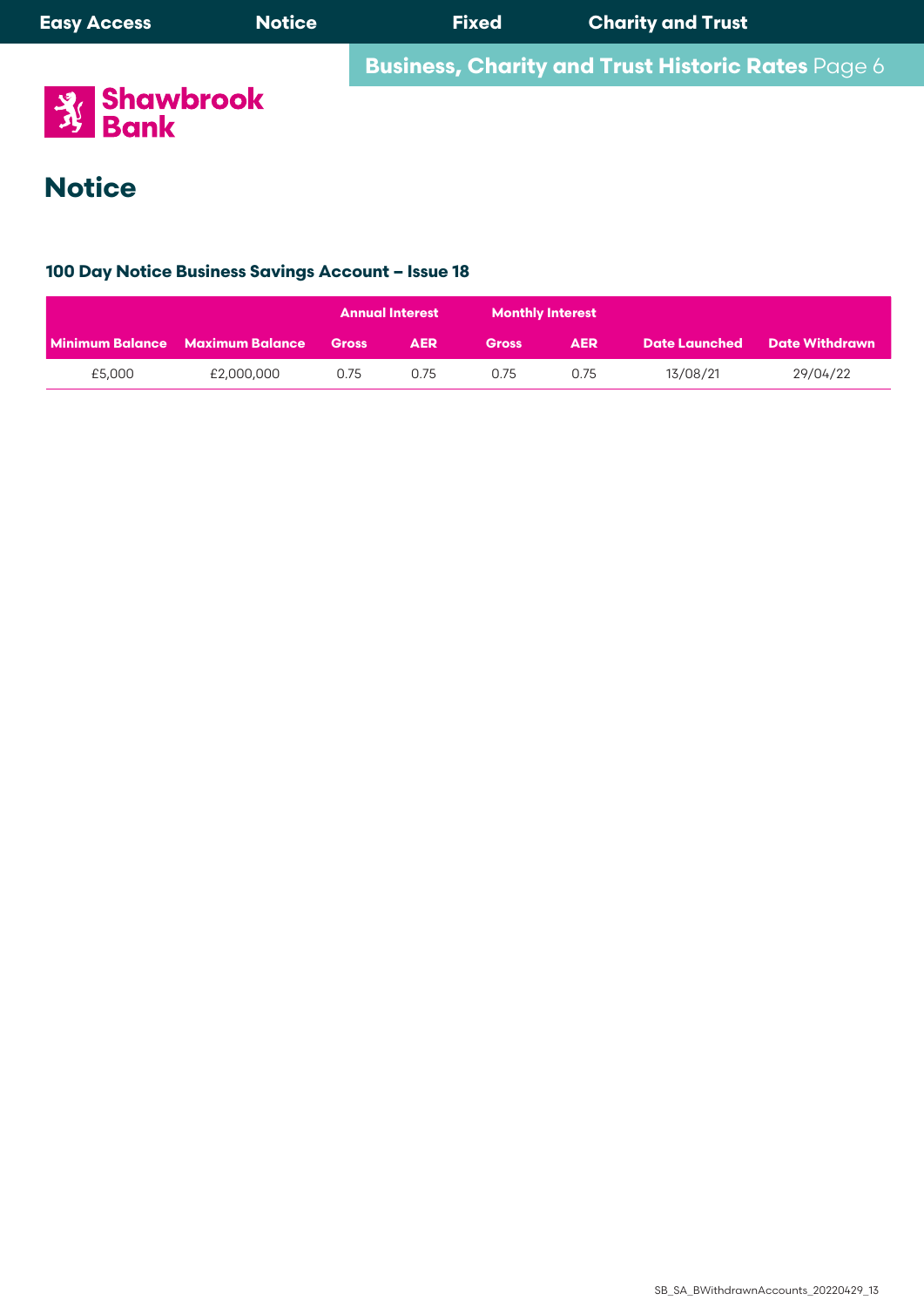**Business, Charity and Trust Historic Rates** 



# **Fixed Term** 25,000 - 74,999 04/2011 0.25 0.25 0.20 0.38 0.38 0.30

# **Business Fixed Term Deposit** 2,500 - 24,999 04/2011 0.13 0.13 0.10 0.25 0.25 0.20 150,000 and over 04/2011 0.50 0.50 0.40 0.63 0.63 0.50

|                  |                       |       | 3 month term |       | 6 month term |         |       |  |
|------------------|-----------------------|-------|--------------|-------|--------------|---------|-------|--|
| Deposit (£)      | <b>Date Withdrawn</b> | AER % | Gross %      | Net % | AER %        | Gross % | Net % |  |
| 2,500 - 24,999   | 04/2011               | 0.13  | 0.13         | 0.10  | 0.25         | 0.25    | 0.20  |  |
| 25,000 - 74,999  | 04/2011               | 0.25  | 0.25         | 0.20  | 0.38         | 0.38    | 0.30  |  |
| 75,000 - 149,999 | 04/2011               | 0.38  | 0.38         | 0.30  | 0.50         | 0.50    | 0.40  |  |
| 150,000 and over | 04/2011               | 0.50  | 0.50         | 0.40  | 0.63         | 0.63    | 0.50  |  |

# 1 Year Fixed Rate Business Savings Bond – Issue 1

| Deposit (£)       |         |  |      |       |      | <b>Previous AER %</b> |
|-------------------|---------|--|------|-------|------|-----------------------|
| 5,000 - 2,000,000 | 12/2011 |  | 3.10 | 3.10. | 2.48 | N/A                   |

#### $\frac{1}{2}$ **1 Year Fixed Rate Business Savings Bond – Issue 2**  $\frac{1}{2}$ ,000  $\frac{1}{2}$ ,000  $\frac{1}{2}$

| <b>Deposit (£)</b> |         | 「Date Launched   Date Withdrawn   AER %   Gross %   Net % , |      |      |      | <b>Previous AER %</b> |
|--------------------|---------|-------------------------------------------------------------|------|------|------|-----------------------|
| 5,000 - 2,000,000  | 10/2012 | 11/2012                                                     | 2.75 | 2.75 | 2.20 | N/A                   |

# 1 Year Fixed Rate Business Savings Bond – Issue 3

| <b>Deposit (£)</b> |         | 「Date Launched   Date Withdrawn   AER %   Gross %   Net % ; |      |      |      | <b>Previous AER %</b> |  |
|--------------------|---------|-------------------------------------------------------------|------|------|------|-----------------------|--|
| 5,000 - 2,000,000  | 11/2012 | 12/2012                                                     | 2.50 | 2.50 | 2.00 | N/A                   |  |

#### $\boldsymbol{v} = \boldsymbol{v}$  and  $\boldsymbol{v} = \boldsymbol{v}$  are  $\boldsymbol{v} = \boldsymbol{v}$  the  $\boldsymbol{v} = \boldsymbol{v}$  of the interest day of the interest  $\boldsymbol{v}$ 1 Year Fixed Rate Business Savings Bond – Issue 4

| <b>Deposit (£)</b> | <u> / Date Launched       Date Withdrawn       AER %       Gross %       Net %  </u> |         |      |      |      | Previous AER % |
|--------------------|--------------------------------------------------------------------------------------|---------|------|------|------|----------------|
| 5,000 - 2,000,000  | 12/2012                                                                              | 01/2013 | ን 4በ | 2 40 | 1.92 | N/A            |

#### $\mathbb{R}$ : savings  $\mathbb{R}$  satisfies  $\mathbb{R}$ 1 Year Fixed Rate Business Savings Bond – Issue 5 1 Ye<mark>ar Fixed Rate Business Savings Bond – Issue 5</mark>

| Deposit (£)       |         |         |      |      |      | <b>Previous AER %</b> |  |
|-------------------|---------|---------|------|------|------|-----------------------|--|
| 5,000 - 2,000,000 | 01/2013 | 06/2013 | 2.10 | 2.10 | 1.68 | N/A                   |  |

**Page 7**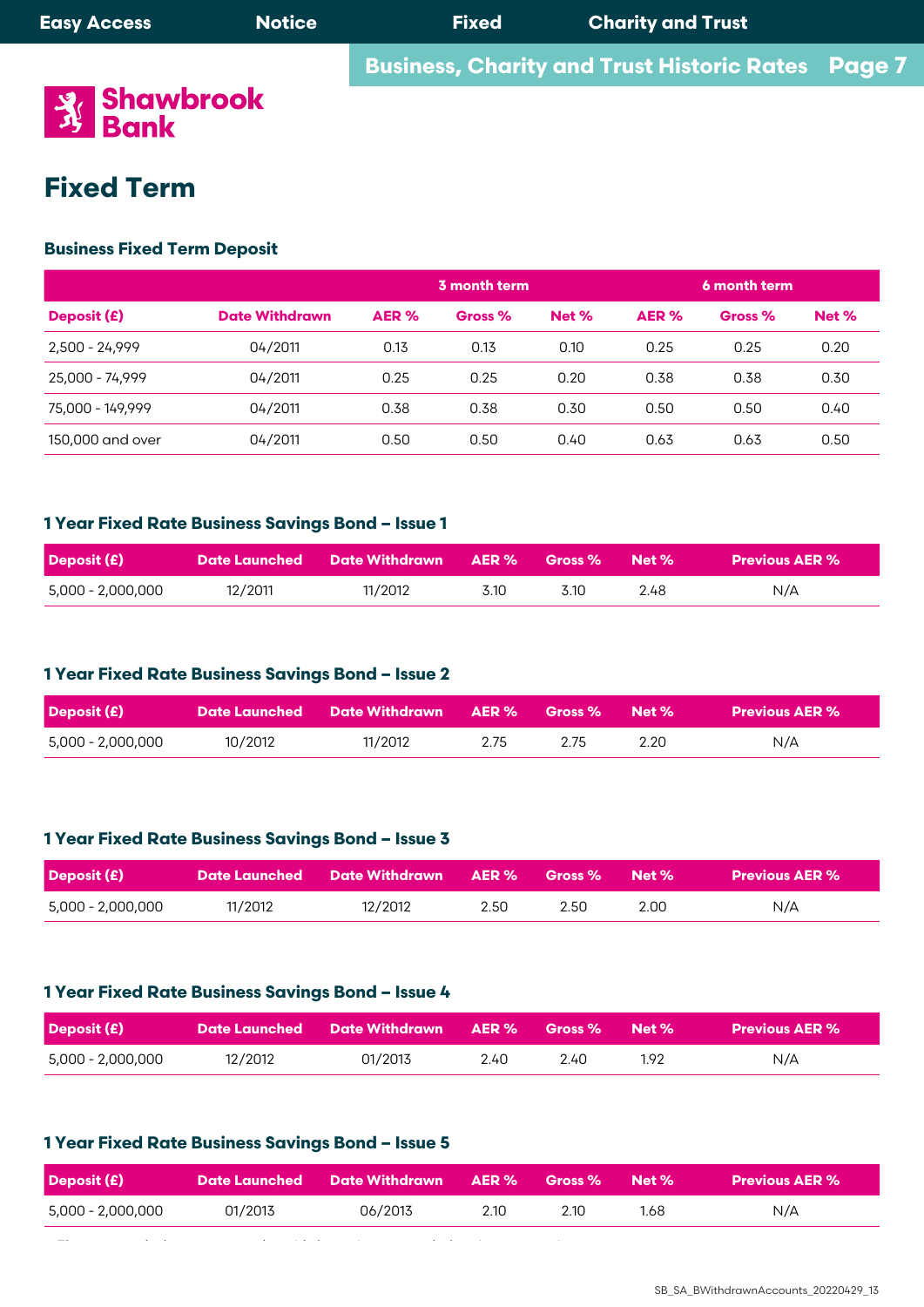

# **Fixed Term 2000 - 2,000,000 06/2013 2.00 N/A**

#### <mark>1 Year Fixed Rate Business Savings Bond – Issue 6</mark>  $\mathbf{r}$  is calculated on your cleared daily balance every day of the year (not just business days). We pay you the interest days **1 Year Fixed Rate Business Savings Bond – Issue 7**

| Deposit $(E)$     |         | Date Launched Date Withdrawn AER % |      | <b>Gross %</b> Net % |      | <b>Previous AER %</b> |
|-------------------|---------|------------------------------------|------|----------------------|------|-----------------------|
| 5,000 - 2,000,000 | 06/2013 | 09/2013                            | 2.00 | 2.00                 | 1.60 | N/A                   |

### <mark>1 Year Fixed Rate Business Savings Bond – Issue 7</mark>  $\mathbf{r}$  is calculated on your cleared day of the year (not  $\mathbf{r}$ ).

| <b>Deposit (£)</b> |         | Date Launched Date Withdrawn AER % Gross % Net % |      |      |      | Previous AER % \ |
|--------------------|---------|--------------------------------------------------|------|------|------|------------------|
| 5,000 - 2,000,000  | 09/2013 | 03/2014                                          | 1.80 | 1.80 | 1.44 | N/A              |

# **1 Year Fixed Rate Business Savings Bond – Issue 7** • Interest rate fixed for 1 year term. **1 Year Fixed Rate Business Savings Bond – Issue 8**

| <b>Deposit (£)</b> |         | Date Launched        Date Withdrawn       AER %       Gross % |      |      | Net % | <b>Previous AER %</b> |
|--------------------|---------|---------------------------------------------------------------|------|------|-------|-----------------------|
| 5,000 - 2,000,000  | 03/2014 | 09/09/2016                                                    | 1.50 | 1.50 | 1.20  | N/A                   |

# <mark>1 Year Fixed Rate Business Savings Bond – Issue 9</mark>

| Deposit (£)                     | <b>Date Launched</b> | <b>Date Withdrawn</b> | $\triangle$ ER % | Gross % | Previous AER % |  |
|---------------------------------|----------------------|-----------------------|------------------|---------|----------------|--|
| 09/09/2016<br>5,000 - 2,000,000 |                      | 29/01/2020            | 1.25             | 1.25    | N/A            |  |

# **1 Year Fixed Rate Business Savings Bond – Issue 8** • Interest rate fixed for 1 year term. **1 Year Fixed Rate Business Savings Bond – Issue 10**

|                                  |                                  | <b>Annual Interest</b> |            |              | <b>Monthly Interest</b> |                      |                       |
|----------------------------------|----------------------------------|------------------------|------------|--------------|-------------------------|----------------------|-----------------------|
| <b>Minimum</b><br><b>Balance</b> | <b>Maximum</b><br><b>Balance</b> | <b>Gross</b>           | <b>AER</b> | <b>Gross</b> | <b>AER</b>              | <b>Date Launched</b> | <b>Date Withdrawn</b> |
| £5,000                           | £2,000,000                       | 1.50                   | 1.50       | 1.49         | 1.50                    | 29/01/20             | 21/05/20              |

#### $\bullet$   $\bullet$   $\bullet$   $\bullet$  is calculated on  $\bullet$   $\bullet$   $\bullet$  . We pay you the interest days days days days of the interest days of the interest days of the interest days of the interest days of the interest days of the interest da <mark>1 Year Fixed Rate Business Savings Bond – Issue 11</mark>

|                                  |                                  | <b>Annual Interest</b> |            |              | <b>Monthly Interest</b> |                      |                       |
|----------------------------------|----------------------------------|------------------------|------------|--------------|-------------------------|----------------------|-----------------------|
| <b>Minimum</b><br><b>Balance</b> | <b>Maximum</b><br><b>Balance</b> | <b>Gross</b>           | <b>AER</b> | <b>Gross</b> | <b>AER</b>              | <b>Date Launched</b> | <b>Date Withdrawn</b> |
| £5,000                           | £2,000,000                       | 1.40                   | 1.40       | 1.39         | 1.40                    | 21/05/20             | 22/06/20              |

#### **Exage Data Busings** 1 Ye<mark>ar Fixed Rate Business Savings Bond – Issue 12</mark>

| <b>Monthly Interest</b><br><b>Annual Interest</b> |                                  |              |            |              |            |                      |                       |
|---------------------------------------------------|----------------------------------|--------------|------------|--------------|------------|----------------------|-----------------------|
| <b>Minimum</b><br><b>Balance</b>                  | <b>Maximum</b><br><b>Balance</b> | <b>Gross</b> | <b>AER</b> | <b>Gross</b> | <b>AER</b> | <b>Date Launched</b> | <b>Date Withdrawn</b> |
| £5,000                                            | £2,000,000                       | 1.00         | 1.00       | 1.00         | 1.00       | 22/06/20             | 10/07/20              |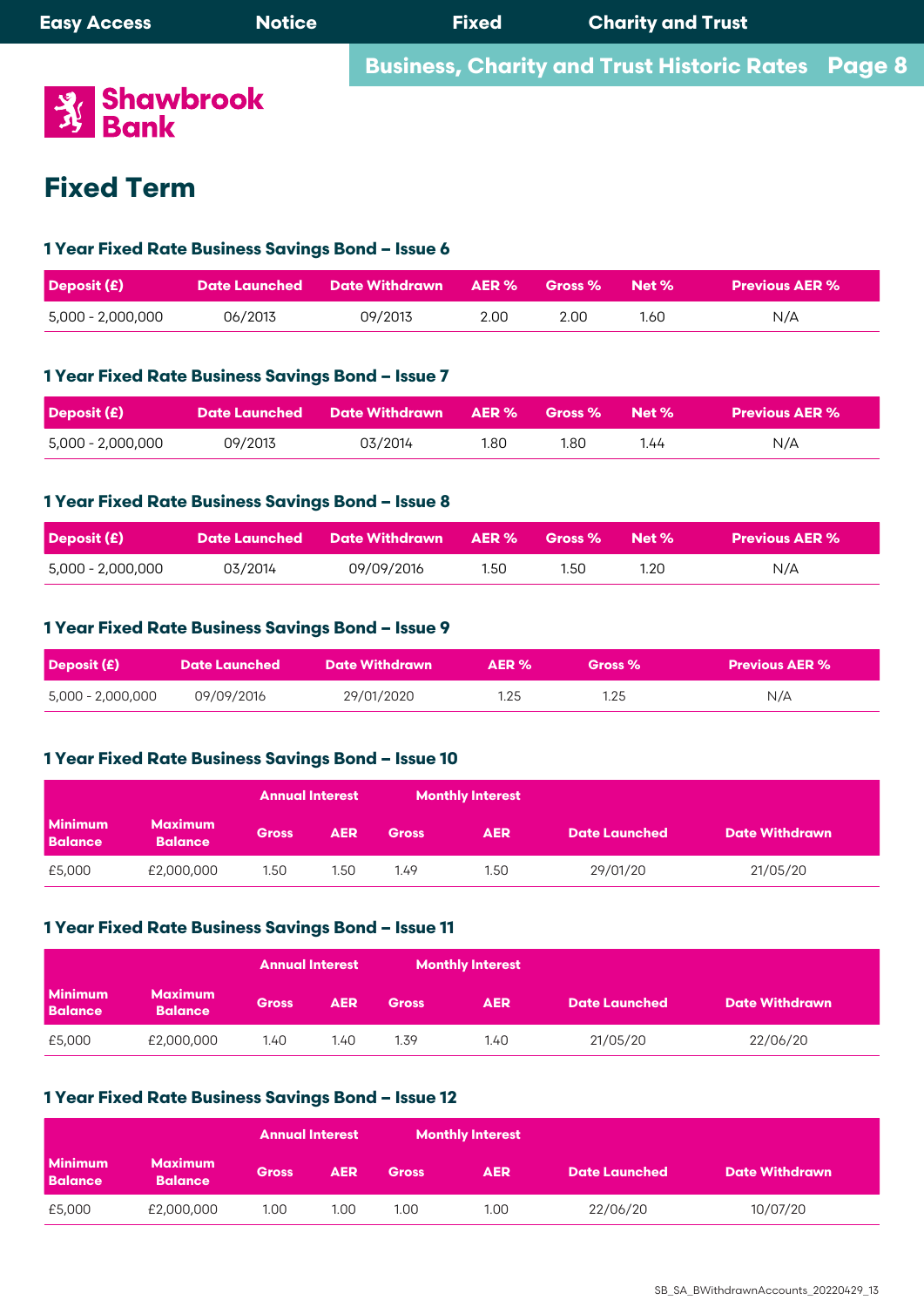**Business, Charity and Trust Historic Rates** Page 9 **Page 9**



# **Fixed Term**

## **1 Year Fixed Rate Business Savings Bond – Issue 6 1 Year Fixed Rate Business Savings Bond – Issue 13**

|                                  |                                  | <b>Annual Interest</b> |            | <b>Monthly Interest</b> |            |                      |                       |  |
|----------------------------------|----------------------------------|------------------------|------------|-------------------------|------------|----------------------|-----------------------|--|
| <b>Minimum</b><br><b>Balance</b> | <b>Maximum</b><br><b>Balance</b> | <b>Gross</b>           | <b>AER</b> | <b>Gross</b>            | <b>AER</b> | <b>Date Launched</b> | <b>Date Withdrawn</b> |  |
| £5,000                           | £2,000,000                       | 0.65                   | 0.65       | 0.65                    | 0.65       | 10/07/20             | 14/01/21              |  |

# 1 Year Fixed Rate Business Savings Bond – Issue 14

|                                  |                                  | <b>Annual Interest</b> |            | <b>Monthly Interest</b> |            |                      |                       |
|----------------------------------|----------------------------------|------------------------|------------|-------------------------|------------|----------------------|-----------------------|
| <b>Minimum</b><br><b>Balance</b> | <b>Maximum</b><br><b>Balance</b> | <b>Gross</b>           | <b>AER</b> | <b>Gross</b>            | <b>AER</b> | <b>Date Launched</b> | <b>Date Withdrawn</b> |
| £5,000                           | £2,000,000                       | 0.75                   | 0.75       | 0.75                    | 0.75       | 14/01/21             | 18/06/21              |

# 1 Year Fixed Rate Business Savings Bond – Issue 15

|                                  |                                  | <b>Annual Interest</b> |            |              | <b>Monthly Interest</b> |                      |                       |
|----------------------------------|----------------------------------|------------------------|------------|--------------|-------------------------|----------------------|-----------------------|
| <b>Minimum</b><br><b>Balance</b> | <b>Maximum</b><br><b>Balance</b> | <b>Gross</b>           | <b>AER</b> | <b>Gross</b> | <b>AER</b>              | <b>Date Launched</b> | <b>Date Withdrawn</b> |
| £5,000                           | £2,000,000                       | 0.90                   | 0.90       | 0.90         | 0.90                    | 18/06/21             | 03/08/21              |

# **1 Year Fixed Rate Business Savings Bond – Issue 8 1 Year Fixed Rate Business Savings Bond – Issue 16**

|                                  |                                  | <b>Annual Interest</b> |            | <b>Monthly Interest</b> |            |                      |                       |
|----------------------------------|----------------------------------|------------------------|------------|-------------------------|------------|----------------------|-----------------------|
| <b>Minimum</b><br><b>Balance</b> | <b>Maximum</b><br><b>Balance</b> | <b>Gross</b>           | <b>AER</b> | <b>Gross</b>            | <b>AER</b> | <b>Date Launched</b> | <b>Date Withdrawn</b> |
| £5,000                           | £2,000,000                       | 1.00                   | 1.00       | 1.00                    | 1.00       | 03/08/21             | 29/04/22              |

 $\mathcal{L}_{\mathcal{A}}$  is calculated on your cleared data on you the year (not just business days). We pay you the interest day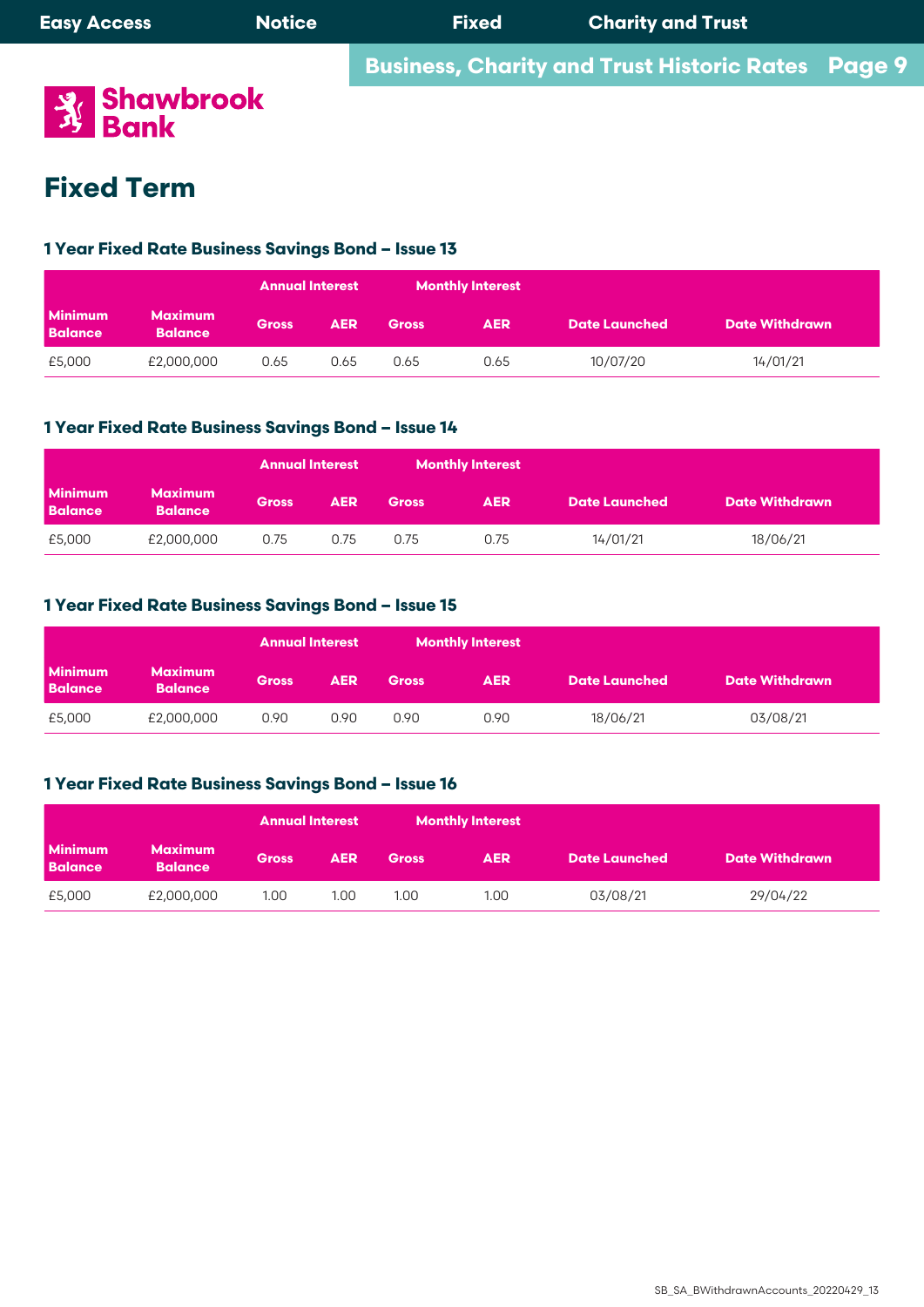**Business, Charity and Trust Historic Rates Page 10** 



# **Fixed Term**

#### **1 Year Fixed Rate Business Savings Bond – Issue 6 2 Year Fixed Rate Business Savings Bond – Issue 1**

|                                  |                                  | <b>Annual Interest</b> |            | <b>Monthly Interest</b> |            |                      |                       |
|----------------------------------|----------------------------------|------------------------|------------|-------------------------|------------|----------------------|-----------------------|
| <b>Minimum</b><br><b>Balance</b> | <b>Maximum</b><br><b>Balance</b> | <b>Gross</b>           | <b>AER</b> | <b>Gross</b>            | <b>AER</b> | <b>Date Launched</b> | <b>Date Withdrawn</b> |
| £5,000                           | £2,000,000                       | 1.60                   | 1.60       | 1.59                    | 1.60       | 29/01/20             | 21/05/20              |

# 2 Year Fixed Rate Business Savings Bond – Issue 2

|                                  |                                  | <b>Annual Interest</b> |            |              | <b>Monthly Interest</b> |               |                       |
|----------------------------------|----------------------------------|------------------------|------------|--------------|-------------------------|---------------|-----------------------|
| <b>Minimum</b><br><b>Balance</b> | <b>Maximum</b><br><b>Balance</b> | <b>Gross</b>           | <b>AER</b> | <b>Gross</b> | <b>AER</b>              | Date Launched | <b>Date Withdrawn</b> |
| £5,000                           | £2,000,000                       | 1.45                   | 1.45       | 1.44         | 1.45                    | 21/05/20      | 22/06/20              |

## 2 Year Fixed Rate Business Savings Bond – Issue 3

|                                  |                                  | <b>Annual Interest</b> |            |              | <b>Monthly Interest</b> |                      |                       |
|----------------------------------|----------------------------------|------------------------|------------|--------------|-------------------------|----------------------|-----------------------|
| <b>Minimum</b><br><b>Balance</b> | <b>Maximum</b><br><b>Balance</b> | <b>Gross</b>           | <b>AER</b> | <b>Gross</b> | <b>AER</b>              | <b>Date Launched</b> | <b>Date Withdrawn</b> |
| £5,000                           | £2,000,000                       | 1.10                   | 1.10       | 1.09         | 1.10                    | 22/06/20             | 10/07/20              |

## **2 Year Fixed Rate Business Savings Bond – Issue 4**

|                                  |                                  | <b>Annual Interest</b> |            | <b>Monthly Interest</b> |            |                      |                       |  |
|----------------------------------|----------------------------------|------------------------|------------|-------------------------|------------|----------------------|-----------------------|--|
| <b>Minimum</b><br><b>Balance</b> | <b>Maximum</b><br><b>Balance</b> | <b>Gross</b>           | <b>AER</b> | <b>Gross</b>            | <b>AER</b> | <b>Date Launched</b> | <b>Date Withdrawn</b> |  |
| £5,000                           | £2,000,000                       | 0.85                   | 0.85       | 0.85                    | 0.85       | 10/07/20             | 18/06/21              |  |

# 2 Year Fixed Rate Business Savings Bond <mark>–</mark> Issue 5

|                                  |                                  | <b>Monthly Interest</b><br><b>Annual Interest</b> |            |              |            |                      |                       |  |
|----------------------------------|----------------------------------|---------------------------------------------------|------------|--------------|------------|----------------------|-----------------------|--|
| <b>Minimum</b><br><b>Balance</b> | <b>Maximum</b><br><b>Balance</b> | <b>Gross</b>                                      | <b>AER</b> | <b>Gross</b> | <b>AER</b> | <b>Date Launched</b> | <b>Date Withdrawn</b> |  |
| £5,000                           | £2,000,000                       | 1.00                                              | 1.00       | 1.00         | 1.00       | 18/06/21             | 03/08/21              |  |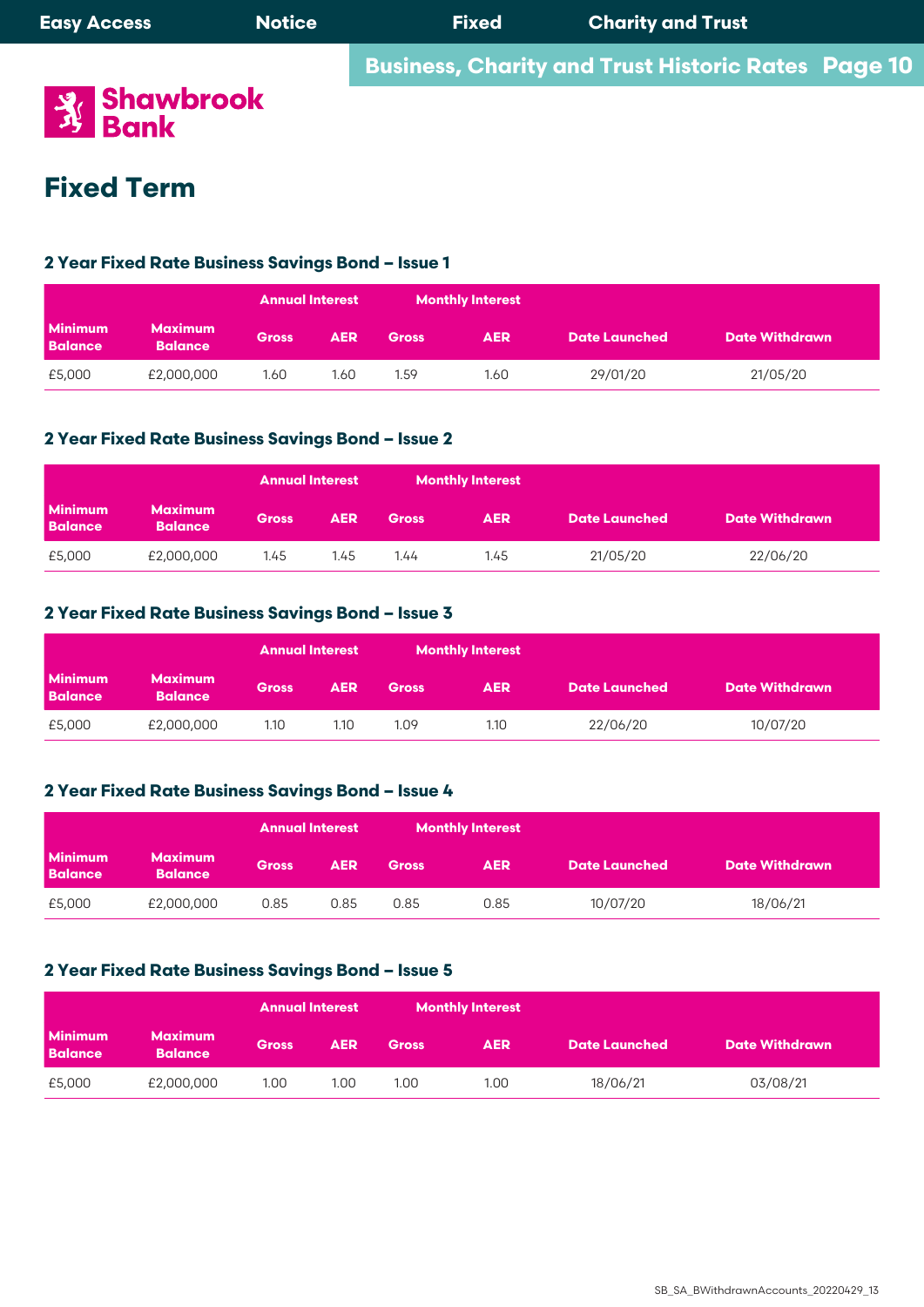

# **Fixed Term**

#### **1 Year Fixed Rate Business Savings Bond – Issue 6 2 Year Fixed Rate Business Savings Bond – Issue 6**

| <b>Minimum</b><br><b>Balance</b> |                                  | <b>Annual Interest</b> |            | <b>Monthly Interest</b> |            |               |                       |
|----------------------------------|----------------------------------|------------------------|------------|-------------------------|------------|---------------|-----------------------|
|                                  | <b>Maximum</b><br><b>Balance</b> | <b>Gross</b>           | <b>AER</b> | <b>Gross</b>            | <b>AER</b> | Date Launched | <b>Date Withdrawn</b> |
| £5,000                           | £2,000,000                       | 1.10                   | 1.10       | 1.09                    | 1.10       | 03/08/21      | 29/04/22              |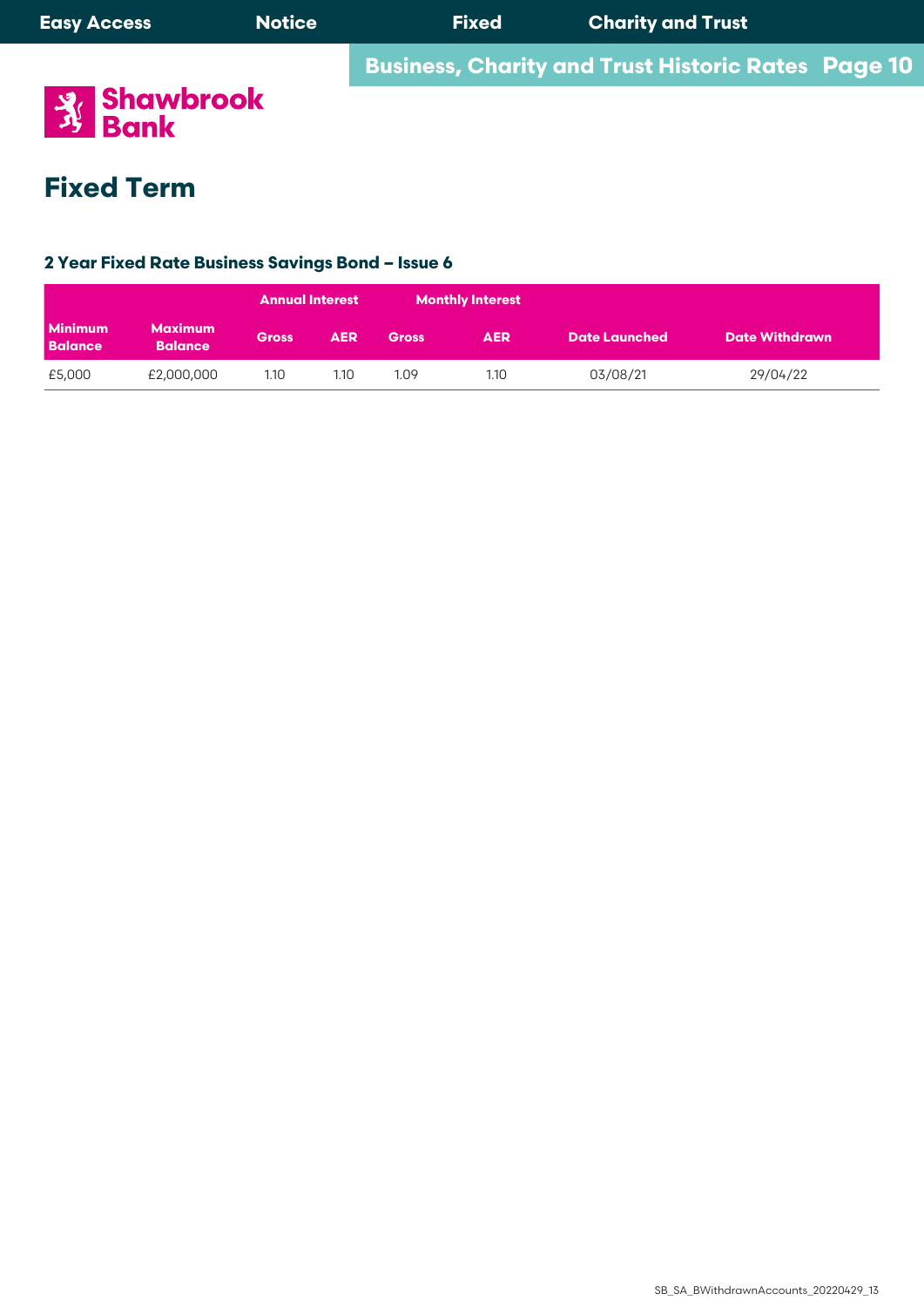#### **Charity and Trust Expansion of the Second Line Charity and Trust** 5,000 - 2,000,000 12/2011 11/2012 1.10 1.10 0.88 to 14/06/13 - 2.90  $\bullet$  is variable and may be altered in accordance with our terms and conditions  $\bullet$

# **100 Day Notice Charity and Trust Account - Issue 1**

**100 Day Notice Charity and Trust Account - Issue 1**

| Deposit (£)       | <b>Date Launched</b> | <b>Date Withdrawn</b> | AER % | Gross % | Net % | <b>Previous AER %</b> |
|-------------------|----------------------|-----------------------|-------|---------|-------|-----------------------|
| 5,000 - 2,000,000 | 12/2011              | 11/2012               | 1.10  | 1.10    | 0.88  | to 14/06/13 - 2.90    |
|                   |                      |                       |       |         |       | to 16/01/14 - 2.30    |
|                   |                      |                       |       |         |       | to 25/05/17 - 1.90    |

### $A = \begin{bmatrix} 1 & 1 \\ 1 & 1 \end{bmatrix}$ 100 Day Notice Charity and Trust Account - Issue 2

| Deposit (£)       |         | Date Launched        Date Withdrawn       AER %       Gross %        Net % |      |      |      | <b>Previous AER %</b> |
|-------------------|---------|----------------------------------------------------------------------------|------|------|------|-----------------------|
| 5,000 - 2,000,000 | 10/2012 | 11/2012                                                                    | 1.10 | 1.10 | 0.88 | to 25/05/17 - 2.50    |

# **Deposit (£) Date Launched Date Withdrawn AER % Gross % Net % Previous AER %** Accounts. 100 Day Notice Charity and Trust Account - Issue 3

| <b>Deposit (£)</b> |         | 「Date Launched Pate Withdrawn AER % Gross % Net %」 |      |      |      | Previous AER $\%$ $^{\dagger}$ |
|--------------------|---------|----------------------------------------------------|------|------|------|--------------------------------|
| 5,000 - 2,000,000  | 11/2012 | 12/2012                                            | 2.25 | 2.25 | 1.80 | N/A                            |

# 100 Day Notice Charity and Trust Account - Issue 4

| Deposit (£)       |         | Date Launched Date Withdrawn AER % |      | <b>Gross</b> % | Met % | Previous AER % '   |
|-------------------|---------|------------------------------------|------|----------------|-------|--------------------|
| 5,000 - 2,000,000 | 12/2012 | 01/2014                            | 1.10 | 1.10           | 0.88  | to 17/06/15 - 2.00 |
|                   |         |                                    |      |                |       | to 25/05/17 - 1.65 |

### 100 Day Notice Charity and Trust Account - Issue 5 from the interest rate is variable and may be altered in accordance with our terms and conditions  $\frac{1}{2}$

| <b>Deposit (£)</b> |         | <b>Date Launched Date Withdrawn AER % Gross % Net %</b> |      |      |      | Previous AER % \   |
|--------------------|---------|---------------------------------------------------------|------|------|------|--------------------|
| 5,000 - 2,000,000  | 01/2014 | 03/2014                                                 | 1.10 | 1.10 | 0.88 | to 25/05/17 - 1.50 |

## 100 Day Notice Charity and Trust Account - Issue 6 shawbrook.co.uk

| <b>Deposit (£)</b> |         | Date Launched Date Withdrawn AER % |      | $\blacksquare$ Gross % Net % $\blacksquare$ |      | Previous AER %     |
|--------------------|---------|------------------------------------|------|---------------------------------------------|------|--------------------|
| 5,000 - 2,000,000  | 03/2014 | 05/2014                            | 1.10 | 1.10                                        | 0.88 | to 25/05/17 - 1.25 |